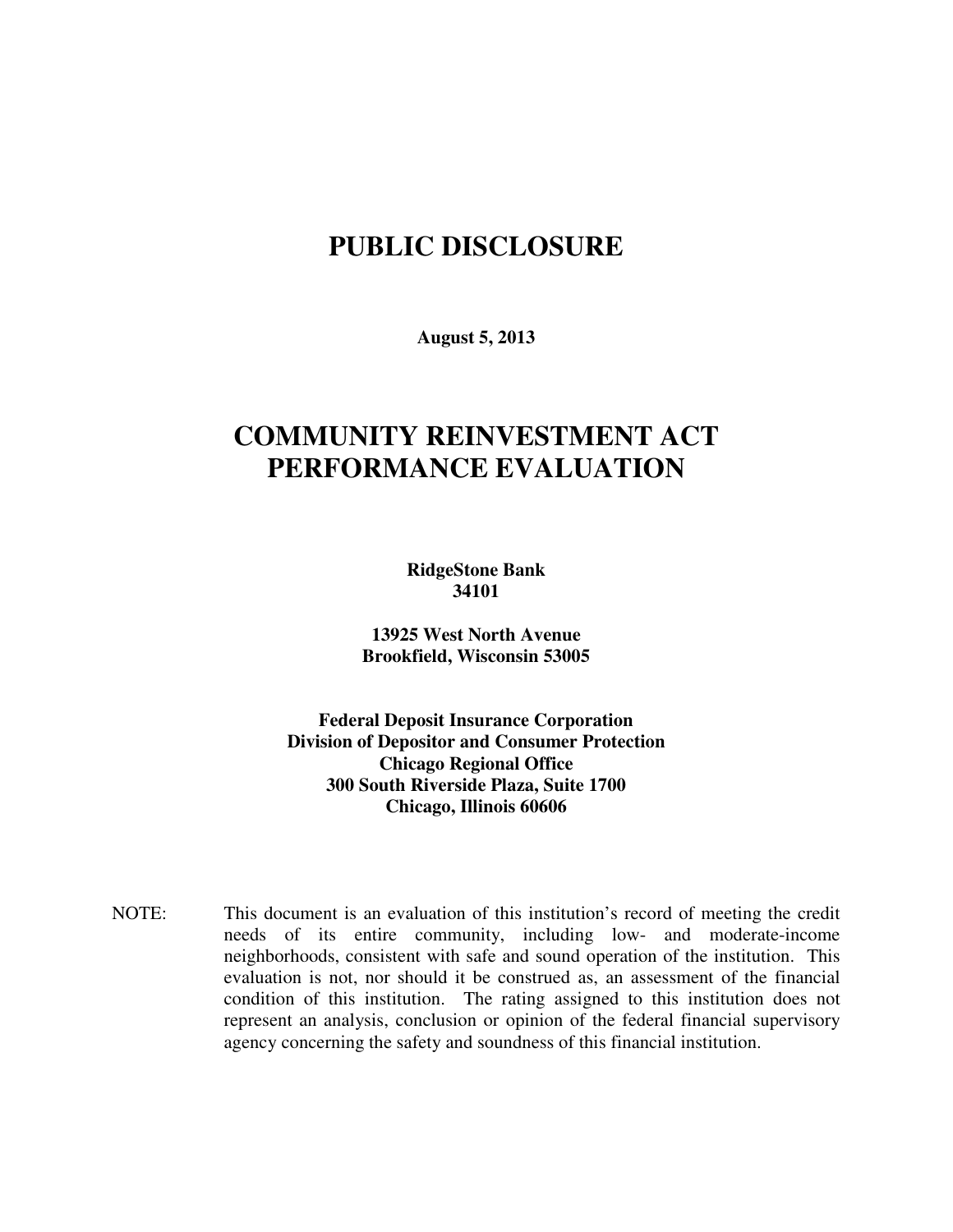#### **INSTITUTION'S CRA RATING: This institution is rated: Satisfactory. The Lending Test is rated: Satisfactory. The Community Development Test is rated: Satisfactory.**

The bank's Community Reinvestment Act (CRA) performance demonstrates reasonable responsiveness to the credit and community development needs of its assessment areas. This rating is supported by the following:

- The loan-to-deposit ratio is reasonable given the bank's size, financial condition, and credit needs of the assessment areas.
- A majority of small business loans were originated to borrowers in the bank's assessment areas.
- The geographic distribution of small business loans reflects reasonable dispersion throughout the assessment areas.
- The distribution of small business loans reflects reasonable penetration among businesses of different sizes, given the demographics of the assessment areas.
- The institution has not received any CRA-related complaints during the evaluation period; therefore, this criterion was not considered in the overall CRA Rating.
- The bank's community development performance demonstrates adequate responsiveness to the community development needs of its assessment areas through community development loans, qualified investments, and community development services, considering the bank's capacity and the need and availability of such opportunities for community development in the bank's assessment areas.

### **SCOPE OF EVALUATION**

The current evaluation was conducted at the bank's main office in Brookfield, Wisconsin. Examiners relied upon records provided by the bank, 2010 U.S. Census data, D&B demographic data, and community contacts. The bank's CRA evaluation is based upon a review of small business loans. Home mortgage and small farm loans are not a business focus, make up a small portion of the overall portfolio, and are not included in this evaluation. A universe of 135 small business loans totaling \$42,099,000 was originated in the first six months of 2013. All 135 small business loans were reviewed and analyzed for this evaluation. For purposes of this evaluation, a small business loan is a commercial or commercial real estate loan with an original loan amount of \$1 million or less.

Community development loans, investments, and services since the previous evaluation dated May 4, 2009, were reviewed and are included in this evaluation. A review of FDIC records, as well as the bank's CRA Public File, did not reveal any complaints relating to the bank's CRA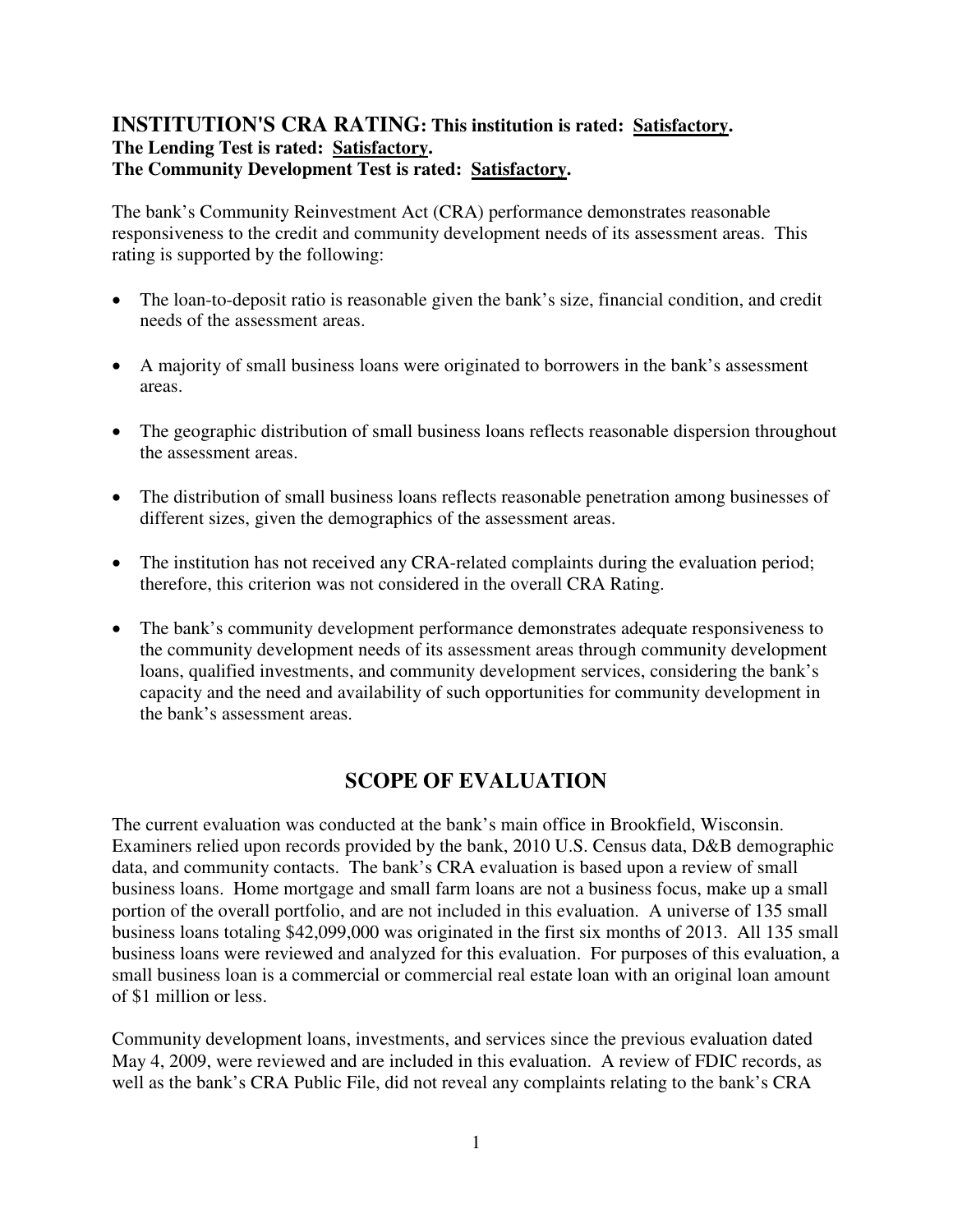#### **COMMUNITY DEVELOPMENT TEST (OVERALL)**

The bank's overall community development performance demonstrates adequate responsiveness to the community development needs of its AAs. The bank's level of community development loans, investments, and services is adequate, when considering the bank's lending capacity and the community development needs and opportunities in the AAs. The bank's community development activities were evaluated for the entire evaluation period from May 4, 2009 to August 5, 2013. The bank's community development performance is in line with other banks' performance in the AAs that were evaluated under Intermediate Small Bank CRA procedures and received Satisfactory ratings.

#### **Community Development Lending**

During the evaluation period, the bank made 21 community development loans totaling \$21,376,498 or 7 percent of total loans. Table 4 shows the bank's community development loans, including a breakdown per year. The Chicago AA contains 19 community development loans totaling \$13,415,645, and the Milwaukee AA contains 2 community development loans totaling \$7,960,853. By number of loans, 90 percent of community development loans are in the Chicago AA and 10 percent are in the Milwaukee AA.

| Table 4 - Qualified Community Development Lending Activity |                          |              |
|------------------------------------------------------------|--------------------------|--------------|
| <b>SBA 504</b>                                             |                          |              |
|                                                            | Milwaukee $AA = 0$ loans | \$0          |
|                                                            | Chicago AA - 1 loan      | \$1,183,473  |
| <b>Total SBA 504 Loans</b>                                 |                          | \$1,183,473  |
| <b>Economic Development</b>                                |                          |              |
|                                                            | Milwaukee $AA - 2$ loans | \$7,960,853  |
|                                                            | Chicago $AA - 18$ loans  | \$12,232,172 |
| <b>Total Qualified Economic Development Loans</b>          |                          | \$20,193,025 |
| Qualified Community Development Loans by Year              |                          |              |
| 1 loan - $2009$                                            |                          | \$7,855,000  |
| $2$ loans - $2010$                                         |                          | \$2,849,473  |
| $3$ loans - $2011$                                         |                          | \$2,300,000  |
| $6$ loans - 2012                                           |                          | \$3,359,000  |
|                                                            | 9 loans - $2013$         | \$5,013,025  |
|                                                            |                          |              |
| <b>Total Qualified Community Development Loans</b>         |                          |              |

*Source: Bank Records* 

#### **Community Development Investments**

Qualifying investments totaled \$505,800 during the evaluation period, or 1.6 percent of the bank's investment portfolio, 1.1 percent of equity capital, and 0.1 percent of total assets. The bank's largest donation was for \$500,000. The proceeds of this donation went to the Solomon Hess SBA fund. These funds are used to provide community development loans to small